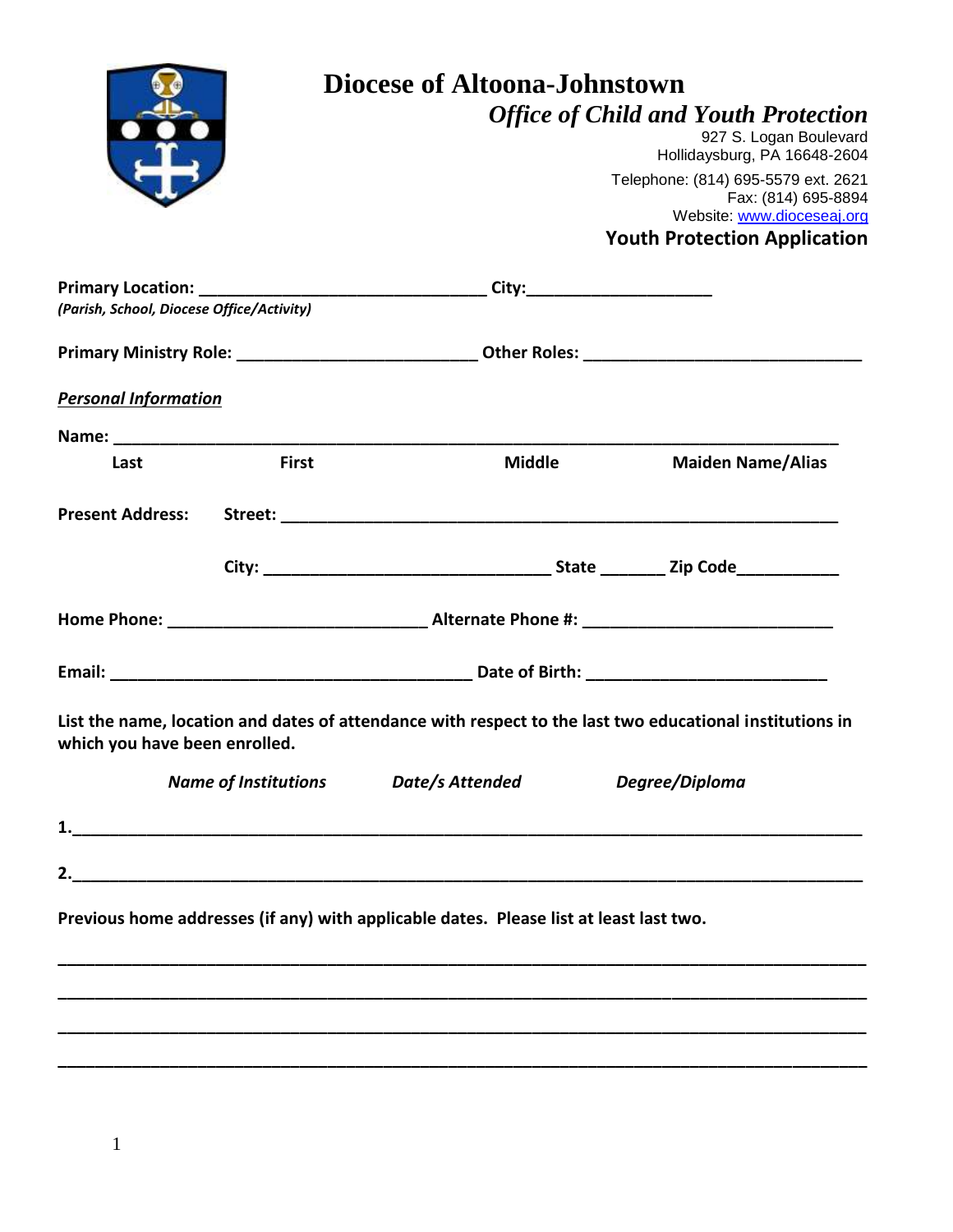| List all previous experiences involving youth (employment/volunteer): |                                                                                                                                                                                                 |              |                                           |                                                                            |                                                                                                           |                            |  |
|-----------------------------------------------------------------------|-------------------------------------------------------------------------------------------------------------------------------------------------------------------------------------------------|--------------|-------------------------------------------|----------------------------------------------------------------------------|-----------------------------------------------------------------------------------------------------------|----------------------------|--|
| <b>Location/Address</b>                                               |                                                                                                                                                                                                 | <b>Phone</b> | Contact person                            |                                                                            | <b>Type of Work</b>                                                                                       | <b>Dates</b>               |  |
|                                                                       |                                                                                                                                                                                                 |              |                                           |                                                                            |                                                                                                           |                            |  |
|                                                                       |                                                                                                                                                                                                 |              |                                           |                                                                            |                                                                                                           |                            |  |
|                                                                       |                                                                                                                                                                                                 |              |                                           |                                                                            | List any gifts, training, education or other factors that have prepared you for work with children/youth. |                            |  |
|                                                                       |                                                                                                                                                                                                 |              |                                           |                                                                            |                                                                                                           |                            |  |
|                                                                       |                                                                                                                                                                                                 |              |                                           | List your employers for the past ten years (please use the back if needed) |                                                                                                           |                            |  |
| <b>Employer</b>                                                       | <b>Street Address</b>                                                                                                                                                                           |              | <b>Phone</b>                              | <b>Contact Person</b>                                                      |                                                                                                           | <b>Dates of Employment</b> |  |
|                                                                       |                                                                                                                                                                                                 |              |                                           |                                                                            |                                                                                                           |                            |  |
| below.                                                                |                                                                                                                                                                                                 |              |                                           |                                                                            | Please respond Yes or No to the following questions. Any yes answer requires a detailed explanation       |                            |  |
| $\square$ Yes $\square$ No                                            |                                                                                                                                                                                                 |              | Have you ever been convicted of a felony? |                                                                            |                                                                                                           |                            |  |
| $\square$ Yes $\square$ No                                            | Have you ever had your driver's license or a professional license revoked or suspended?                                                                                                         |              |                                           |                                                                            |                                                                                                           |                            |  |
| $\square$ Yes $\square$ No                                            | Have you been arrested/charged with driving under the influence of alcohol/other substance?                                                                                                     |              |                                           |                                                                            |                                                                                                           |                            |  |
| $\square$ Yes $\square$ No                                            | sexual molestation of a minor?                                                                                                                                                                  |              |                                           |                                                                            | Have you ever been convicted of child abuse or a crime involving actual or attempted                      |                            |  |
| $\square$ Yes $\square$ No                                            | Is there any fact or circumstance about you or your background that would call into<br>question the advisability of entrusting you with the supervision, guidance, and care of<br>young people? |              |                                           |                                                                            |                                                                                                           |                            |  |

**\_\_\_\_\_\_\_\_\_\_\_\_\_\_\_\_\_\_\_\_\_\_\_\_\_\_\_\_\_\_\_\_\_\_\_\_\_\_\_\_\_\_\_\_\_\_\_\_\_\_\_\_\_\_\_\_\_\_\_\_\_\_\_\_\_\_\_\_\_\_\_\_\_\_\_\_\_\_\_\_\_\_\_\_\_\_**

**\_\_\_\_\_\_\_\_\_\_\_\_\_\_\_\_\_\_\_\_\_\_\_\_\_\_\_\_\_\_\_\_\_\_\_\_\_\_\_\_\_\_\_\_\_\_\_\_\_\_\_\_\_\_\_\_\_\_\_\_\_\_\_\_\_\_\_\_\_\_\_\_\_\_\_\_\_\_\_\_\_\_\_\_\_\_**

**If you answered yes for any of the above, please explain.\_\_\_\_\_\_\_\_\_\_\_\_\_\_\_\_\_\_\_\_\_\_\_\_\_\_\_\_\_\_\_\_\_\_\_\_\_\_\_**